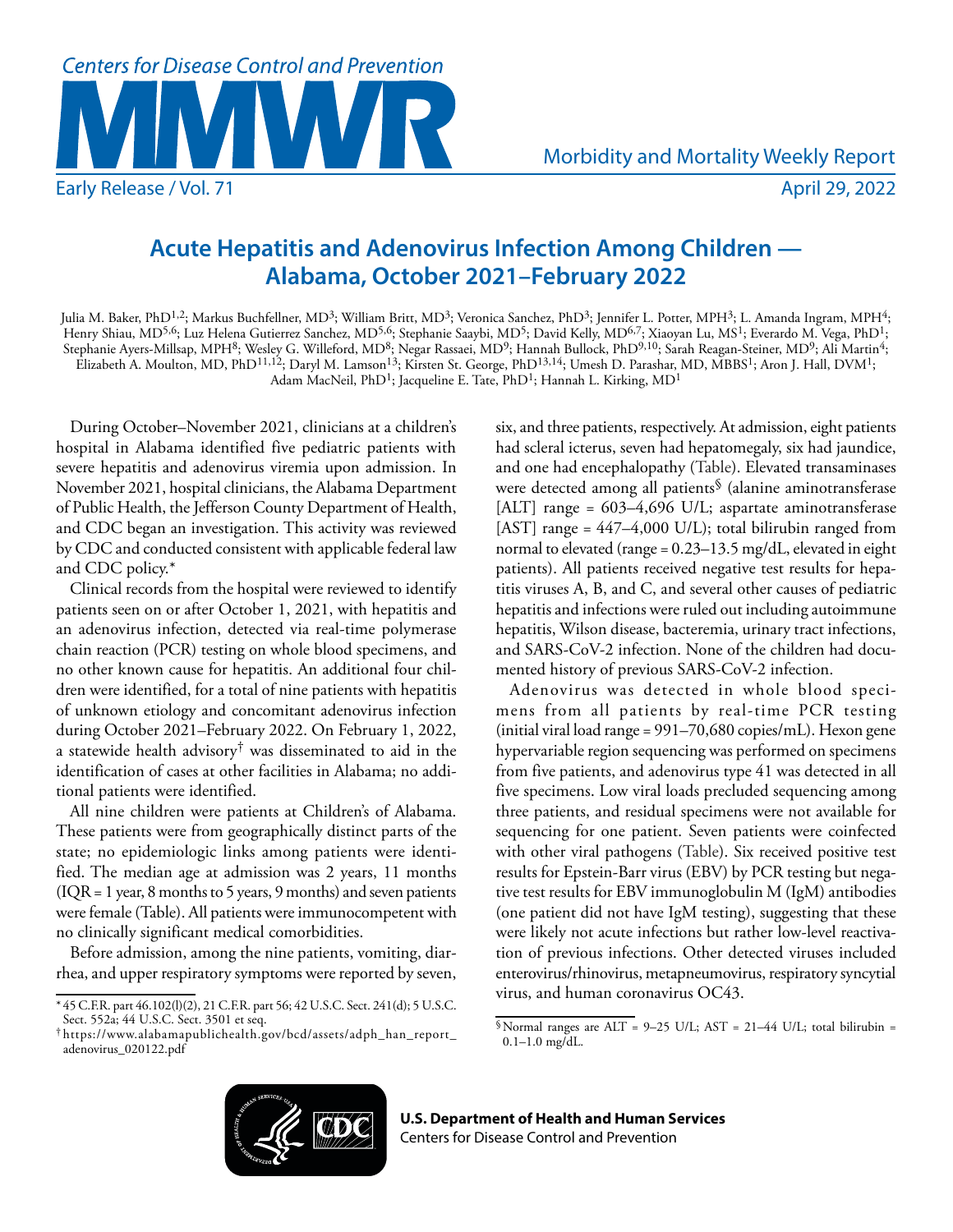Liver biopsies from six patients demonstrated various degrees of hepatitis with no viral inclusions observed, no immunohistochemical evidence of adenovirus, or no viral particles identified by electron microscopy. Three patients developed acute liver failure, two of whom were treated with cidofovir (off-label use) and steroids, and were transferred to a different medical facility where they underwent liver transplantation. Plasma specimens from these two patients were negative for adenovirus by realtime PCR testing upon arrival at the receiving medical facility, but both patients received positive test results when retested by the same real-time PCR test using a whole blood specimen. All patients have recovered or are recovering, including the two transplant recipients.

**TABLE. Demographics, clinical characteristics, laboratory testing results, and clinical outcomes in a cluster of pediatric patients with acute hepatitis and adenovirus infection (N = 9) — Alabama, October 2021–February 2022**

| Demographic                                                      | No.                                    |
|------------------------------------------------------------------|----------------------------------------|
| Age at admission, yrs                                            |                                        |
| $0 - 2$                                                          | 5                                      |
| $3 - 4$                                                          | 1                                      |
| $5 - 6$                                                          | 3                                      |
| Sex                                                              |                                        |
| Female                                                           | 7                                      |
| Male                                                             | 2                                      |
| Race                                                             |                                        |
| White<br>Other                                                   | 9<br>0                                 |
|                                                                  |                                        |
| <b>Ethnicity</b>                                                 |                                        |
| Hispanic<br>Non-Hispanic                                         | 6<br>3                                 |
|                                                                  |                                        |
| Initial sign/symptom<br>Vomiting                                 | 7                                      |
| Diarrhea                                                         | 6                                      |
| Fever                                                            | 5                                      |
| Upper respiratory symptoms*                                      | 3                                      |
| Initial physical exam                                            |                                        |
| Scleral icterus                                                  | 8                                      |
| Hepatomegaly                                                     | 7                                      |
| Jaundice                                                         | 6                                      |
| Hepatic encephalopathy                                           | 1                                      |
| Splenomegaly                                                     | 1                                      |
| Ascites                                                          | 0                                      |
| Liver function testing on admission, median (range) <sup>†</sup> |                                        |
| ALT (U/L)<br>AST (U/L)                                           | 1,724 (603-4,696)<br>1,963 (447-4,000) |
| Total bilirubin (mg/dL)                                          | $7(0.23 - 13.5)$                       |
| Pathogen testing performed                                       |                                        |
| <b>Blood viral PCR</b>                                           | 9                                      |
| Hepatitis A/B/C                                                  | 9                                      |
| Epstein-Barr Virus, blood viral PCR                              | 9                                      |
| Epstein-Barr Virus, IgM                                          | 8                                      |
| Respiratory panel testing <sup>§</sup>                           | 8                                      |
| <b>Blood culture</b>                                             | 4                                      |
| Urine culture                                                    | 4                                      |
| Stool culture                                                    | 1                                      |

Adenovirus type 41 is primarily spread via the fecal-oral route and predominantly affects the gut. It is a common cause of pediatric acute gastroenteritis typically with diarrhea, vomiting and fever, often accompanied by respiratory symptoms (*1*). Adenovirus is recognized as a cause of hepatitis among immunocompromised children (*2*). It might be an underrecognized contributor to liver injury among healthy children (*3*); however, the magnitude of this relationship remains under investigation.

This cluster, along with recently identified possible cases in Europe (*4*–*6*), suggests that adenovirus should be considered in the differential diagnosis of acute hepatitis of unknown etiology among children. Clinicians and laboratorians should be aware of possible differences in adenovirus test sensitivity

**TABLE. (***Continued***) Demographics, clinical characteristics, laboratory testing results, and clinical outcomes in a cluster of pediatric patients with acute hepatitis and adenovirus infection (N = 9) — Alabama, October 2021–February 2022**

| Demographic                                     | No. |
|-------------------------------------------------|-----|
| Pathogen testing result, no. positive/total no. |     |
| Adenovirus (whole blood)                        | 9/9 |
| FRV <sup>1</sup>                                | 6/9 |
| Enterovirus/Rhinovirus                          | 4/8 |
| Metapneumovirus                                 | 1/8 |
| Respiratory syncytial virus                     | 1/8 |
| Human coronavirus OC43                          | 1/8 |
| SARS-CoV-2**                                    | 0/9 |
| Hepatitis A/B/C                                 | 0/9 |
| Outcome                                         |     |
| Recovered without transplant                    | 7   |
| Required transplant and recovered               | 2   |
| Died                                            | 0   |

**Abbreviations:** ALT = alanine aminotransferase; AST = aspartate aminotransferase; EBV = Epstein-Barr virus; IgM = immunoglobulin M; PCR = polymerase chain reaction.

\* Upper respiratory symptoms were identified when taking the patient's history and conducting an initial physical exam. Upper respiratory symptoms can include nasal congestion, nasal discharge, cough, sore throat, wheezing, and dyspnea, among other symptoms.

† Normal ranges are ALT = 9–25 U/L; AST = 21–44 U/L; total bilirubin = 0.1–1.0 mg/dL. § The respiratory viral panels (ePlex Respiratory Pathogen Panel [GenMark] or BioFire Respiratory Panel [Biomérieux]) were used to test for adenovirus, coronavirus 229E, coronavirus HKU1, coronavirus NL63, coronavirus OC43, human metapneumovirus, human rhinovirus/enterovirus, influenza A, influenza A/H1, influenza A/H1–2009, influenza A/H3, influenza B, parainfluenza 1, parainfluenza 2, parainfluenza 3, parainfluenza 4, respiratory syncytial virus A, respiratory syncytial virus B, *Chlamydia pneumoniae, Mycoplasma pneumoniae, Bordetella parapertussis* (BioFire only), and *Bordetella pertussis* (BioFire only).

¶ Positive EBV test results were based on PCR testing, but all patients received negative test results for EBV IgM antibodies (except one patient who did not have IgM testing) suggesting that infections were likely not acute but rather potential low-level reactivation of previous infections.

\*\* All patients received testing for SARS-CoV-2 using nucleic acid amplification tests.